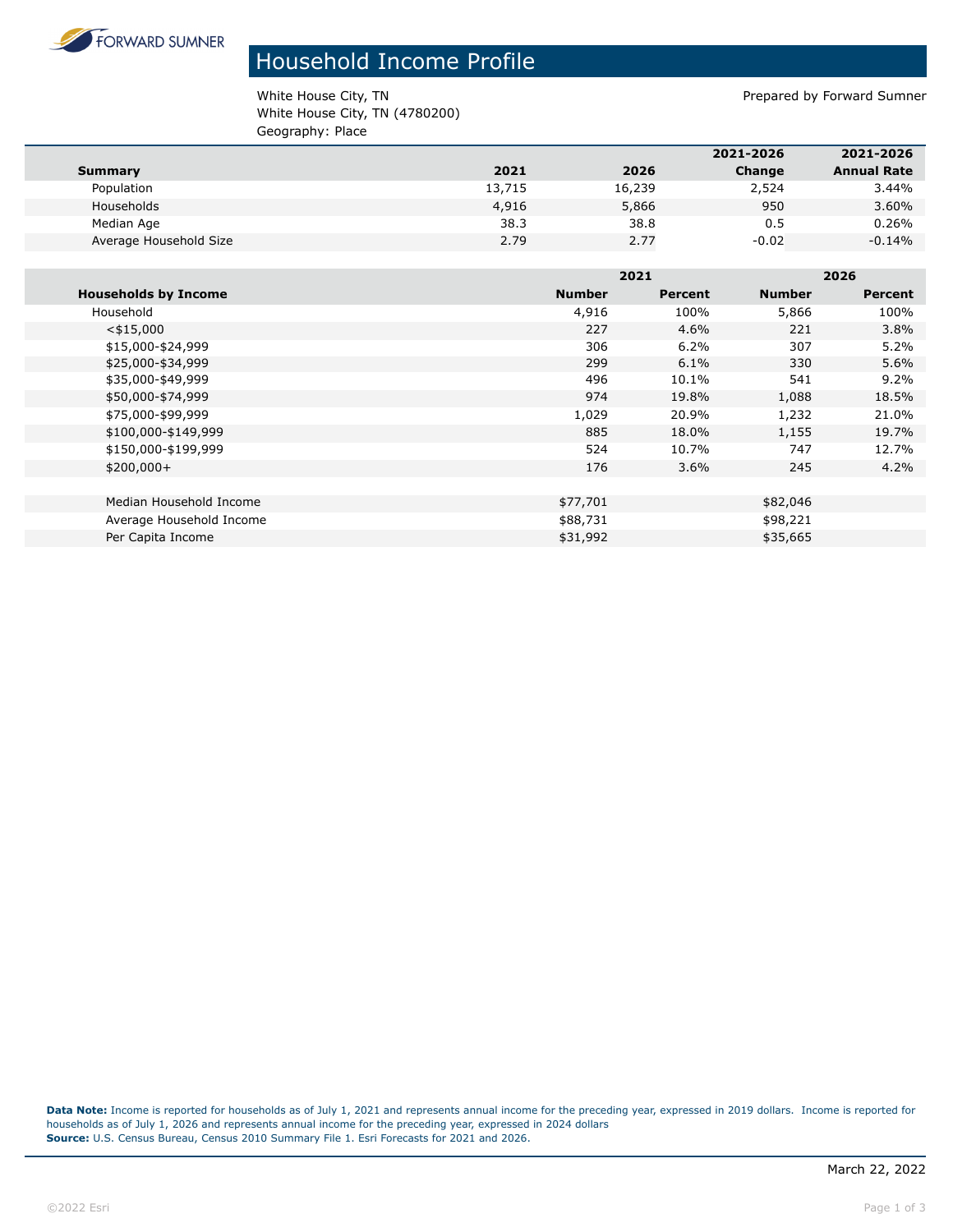**FORWARD SUMNER** 

## Household Income Profile

White House City, TN **Prepared by Forward Sumner** White House City, TN (4780200) Geography: Place

| 2021 Households by Income and Age of Householder |                             |                |           |           |           |           |          |          |
|--------------------------------------------------|-----------------------------|----------------|-----------|-----------|-----------|-----------|----------|----------|
|                                                  |                             | $25$           | $25 - 34$ | $35 - 44$ | $45 - 54$ | $55 - 64$ | 65-74    | $75+$    |
|                                                  | <b>HH Income Base</b>       | 88             | 749       | 947       | 1,041     | 980       | 675      | 440      |
|                                                  |                             |                |           |           |           |           |          |          |
|                                                  | $<$ \$15,000                | 5              | 21        | 30        | 32        | 52        | 46       | 39       |
|                                                  | \$15,000-\$24,999           | $\overline{7}$ | 27        | 32        | 57        | 55        | 64       | 65       |
|                                                  | \$25,000-\$34,999           | 10             | 33        | 29        | 37        | 63        | 54       | 73       |
|                                                  | \$35,000-\$49,999           | 15             | 82        | 64        | 76        | 71        | 81       | 107      |
|                                                  | \$50,000-\$74,999           | 24             | 130       | 204       | 189       | 204       | 152      | 72       |
|                                                  | \$75,000-\$99,999           | 18             | 200       | 183       | 252       | 237       | 105      | 35       |
|                                                  | \$100,000-\$149,999         | 4              | 141       | 280       | 189       | 171       | 79       | 23       |
|                                                  | \$150,000-\$199,999         | $\overline{4}$ | 95        | 72        | 173       | 93        | 65       | 22       |
|                                                  | \$200,000+                  | $\mathbf{1}$   | 20        | 53        | 36        | 34        | 29       | 4        |
|                                                  |                             |                |           |           |           |           |          |          |
|                                                  | Median HH Income            | \$54,935       | \$82,732  | \$88,641  | \$85,438  | \$78,311  | \$62,627 | \$39,538 |
|                                                  | Average HH Income           | \$62,245       | \$92,638  | \$100,475 | \$97,869  | \$87,863  | \$80,975 | \$53,508 |
|                                                  | <b>Percent Distribution</b> |                |           |           |           |           |          |          |
|                                                  |                             | $<25$          | $25 - 34$ | $35 - 44$ | $45 - 54$ | $55 - 64$ | 65-74    | $75+$    |
|                                                  | HH Income Base              | 100%           | 100%      | 100%      | 100%      | 100%      | 100%     | 100%     |
|                                                  |                             |                |           |           |           |           |          |          |
|                                                  | $<$ \$15,000                | 5.7%           | 2.8%      | 3.2%      | 3.1%      | 5.3%      | 6.8%     | 8.9%     |
|                                                  | \$15,000-\$24,999           | 8.0%           | 3.6%      | 3.4%      | 5.5%      | 5.6%      | 9.5%     | 14.8%    |
|                                                  | \$25,000-\$34,999           | 11.4%          | 4.4%      | 3.1%      | 3.6%      | 6.4%      | 8.0%     | 16.6%    |
|                                                  | \$35,000-\$49,999           | 17.0%          | 10.9%     | 6.8%      | 7.3%      | 7.2%      | 12.0%    | 24.3%    |
|                                                  | \$50,000-\$74,999           | 27.3%          | 17.4%     | 21.5%     | 18.2%     | 20.8%     | 22.5%    | 16.4%    |
|                                                  | \$75,000-\$99,999           | 20.5%          | 26.7%     | 19.3%     | 24.2%     | 24.2%     | 15.6%    | 8.0%     |
|                                                  | \$100,000-\$149,999         | 4.5%           | 18.8%     | 29.6%     | 18.2%     | 17.4%     | 11.7%    | 5.2%     |
|                                                  | \$150,000-\$199,999         | 4.5%           | 12.7%     | 7.6%      | 16.6%     | 9.5%      | 9.6%     | 5.0%     |
|                                                  | \$200,000+                  | 1.1%           | 2.7%      | 5.6%      | 3.5%      | 3.5%      | 4.3%     | 0.9%     |

**Data Note:** Income is reported for households as of July 1, 2021 and represents annual income for the preceding year, expressed in 2019 dollars. Income is reported for households as of July 1, 2026 and represents annual income for the preceding year, expressed in 2024 dollars **Source:** U.S. Census Bureau, Census 2010 Summary File 1. Esri Forecasts for 2021 and 2026.